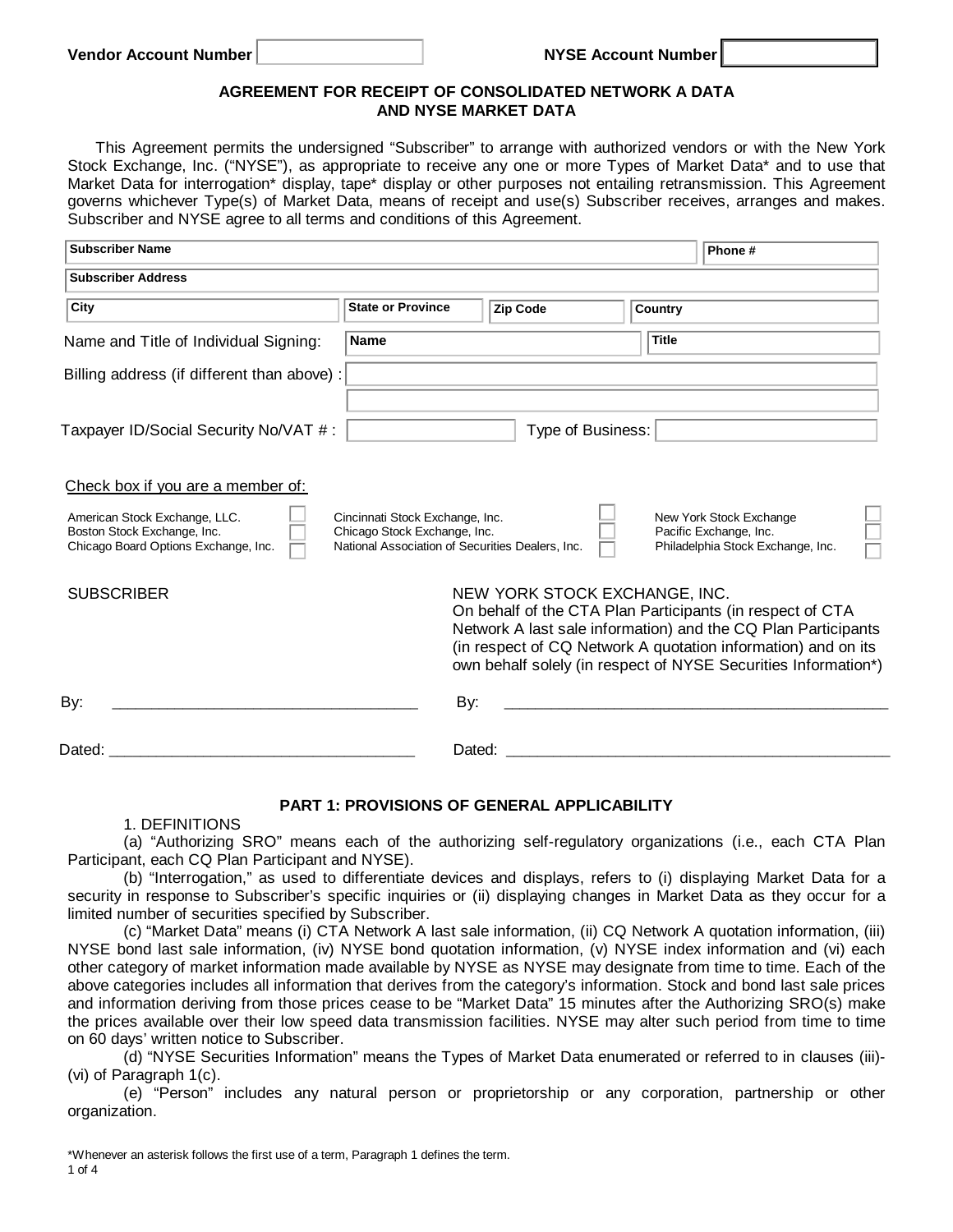(f) "Processor" means the processor under the CTA Plan and CQ Plan.

(g) "Subscriber Device" means a component of Subscriber Equipment\* that provides an interrogation display, a tape display or both displays.

(h) "Subscriber Equipment" means any display device, computer, software, wires, transmission facility or other equipment by which Subscriber receives, displays

or otherwise uses Market Data.

(i) "Tape," as used to differentiate devices and displays, refers to displaying on a current and continuous basis (i) last sale prices as made available over the data transmission facilities of one or more Authorizing SROs or as retransmitted by an authorized vendor or (ii) a subset of the prices so made available or retransmitted that Subscriber selects on the basis of, for example, transaction size or security.

(j) "Type of Market Data" means the Market Data in any of the categories enumerated or referred to in Paragraph 1(c).

2. PROPRIETARY NATURE OF DATA-Each Authorizing SRO asserts a proprietary interest in its "Relevant Market Data" (i.e., the Market Data that it furnishes to the Processor and in case of NYSE, that it otherwise makes available).

3. NYSE CAPACITY; ENFORCEMENT-Whenever this Agreement requires "NYSE" to take any action, or to receive any payment, information or notice, as to any Type of Market Data, NYSE acts on behalf of the Authorizing SRO(s) for the Type of Market Data. Any Authorizing SRO may enforce this Agreement as to its Relevant Market Data, by legal proceeding or otherwise, against Subscriber and may likewise proceed against any person that obtains its Relevant Market Data other than as this Agreement contemplates. Subscriber shall pay the reasonable attorneys' fees that any Authorizing SRO incurs in enforcing this Agreement against Subscriber.

4. CHARGES

(a) PAYMENT-Subscriber shall pay in United States dollars the applicable charge(s) as from time to time in effect, plus any applicable tax. Charges apply for receipt of Market Data whether or not used.

(b) BILLING-Subscriber will be billed in advance for recurring data and equipment charges on a periodic basis (monthly unless otherwise notified) based upon information that Subscriber or authorized vendors report. Subscriber will be billed upon incurrence for one-time charges, such as those relating to installations, relocations and provision of additional equipment facilities. Subscriber shall pay invoices promptly upon receipt. Errors in and omissions from invoices, and errors or delays in sending, or failures to send or receive, invoices, do not relieve Subscriber of its payment obligations.

5. DATA SECURITY

(a) RETRANSMISSION PROHIBITED-Subscriber shall use Market Data only for its individual use in its business. Subscriber shall neither furnish Market Data to any other person nor retransmit Market Data among its premises.

(b) CONTROL OF EQUIPMENT-Subscriber shall assure that it or its partners or officers and employees have sole control or physical possession of, and sole access to Market Data through, Subscriber Equipment.

(c) DISPLAYS ACCESSIBLE TO THE GENERAL PUBLIC-Notwithstanding the limitations of Paragraphs 5(a) and 5(b), Subscriber may install one or more Subscriber Devices on enclosed portions of premises to which the general public has access if Subscriber (i) controls the premises and access to them and (ii) gives NYSE written notice of the installation. Subscriber may permit individuals who are passing through or visiting the premises to operate or to view the devices on a sporadic basis, and for limited periods of time, during their temporary presence on the premises.

(d) EQUIPMENT SECURITY-Subscriber understands that this Paragraph 5 requires Subscriber to carefully locate and protect Subscriber Equipment. Subscriber shall abide by any written requirements that NYSE specifies to regulate the location or connection of Subscriber Equipment or to otherwise assure compliance with this Paragraph 5. Subscriber guarantees that any person installing or maintaining Subscriber Equipment will comply with this Paragraph 5.

(e) INSPECTION-At any reasonable time, Subscriber shall assure that authorized representatives of NYSE have access to the premises at which Subscriber Equipment is located, and, in the presence of Subscriber's officials, the rights to examine the equipment and to observe Subscriber's use of the equipment.

6. DATA NOT GUARANTEED-Neither NYSE, any other Authorizing SRO nor the Processor (the "disseminating parties") guarantees the timeliness, sequence, accuracy or completeness of Market Data or of other market information or messages disseminated by any disseminating party. No disseminating party shall be liable in any way to Subscriber or to any other person for (a) any inaccuracy, error or delay in, or omission of, (i) any such data, information or message, or (ii) the transmission or delivery of any such data, information or message, or (b) any loss or damage arising from or occasioned by (i) any such inaccuracy, error, delay or omission (ii) of nonperformance, or (iii) interruption in any such data, information or message, due either to any negligent act or omission by any disseminating party or to any "force majeure" (i.e., flood, extraordinary weather conditions, earthquake or other act of God, fire, war, insurrection, riot, labor dispute, accident, action of government, communications or power failure, equipment or software malfunction) or any other cause beyond the reasonable control of any disseminating party.

\*Whenever an asterisk follows the first use of a term, Paragraph 1 defines the term.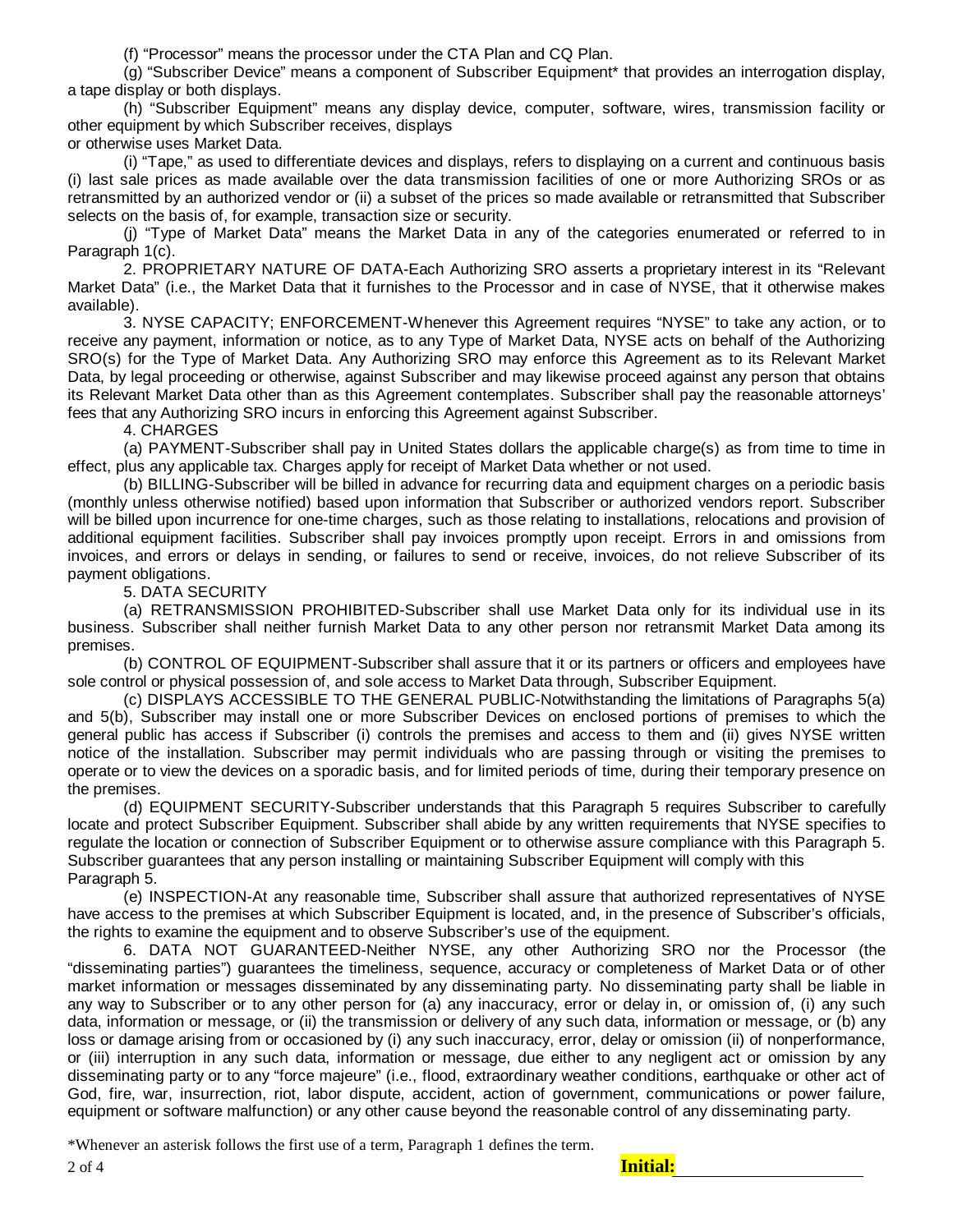7. DISSEMINATION DISCONTINUANCE OR MODIFICATION-The Authorizing SROs may discontinue disseminating any Type of Market Data, may change or eliminate any transmission method and may change transmission speeds or other signal characteristics. The Authorizing SROs shall not be liable for any resulting liability, loss or damages to Subscriber.

8. DURATION; SURVIVAL-Subject to Paragraph 7, either Subscriber or NYSE may terminate this Agreement on 30 days' written notice to the other. In addition, this Agreement terminates 90 days after Subscriber no longer has the ability to receive Market Data as contemplated by this Agreement. Withdrawal of an Authorizing SRO other than NYSE from the CTA Plan and the CQ Plan terminates this Agreement solely as to that Authorizing SRO. Withdrawal of NYSE from the CTA Plan and CQ Plan terminates this Agreement as to all other Authorizing SROs. Paragraphs 3, 5(d), 6, 15(c), 15(e) and 16(e) survive termination of this Agreement.

9. ENTIRE AGREEMENT: MODIFICATIONS-This writing contains the entire agreement between the parties in respect of its subject matter. This Agreement supersedes each previous agreement between Subscriber and NYSE pursuant to which Subscriber has been receiving Market Data except insofar as the earlier agreement covers receipt of Market Data through direct or indirect access to the high speed line described in the CTA Plan or the CQ Plan or any comparable high speed transmission facility that NYSE uses to make NYSE Securities Information available. The parties may only modify this Agreement by a writing signed by or on behalf of each of them.

10. ASSIGNMENTS-Subscriber may not assign all or part of this Agreement without the written consent of NYSE.

11. GOVERNING LAW; CONSTRUCTION-The laws of the State of New York govern this Agreement. It shall be interpreted in accordance with those laws. In prohibiting Subscriber from doing any act, this Agreement also prohibits Subscriber from doing the act indirectly (e.g., by causing or permitting any other person to the act).

12. APPLICABILITY OF 1934 ACT AND PLANS-This Agreement is subject to the Securities and Exchange Act of 1934, the rules under that act, the CTA Plan (as to CTA Network A last sale information) and the CQ Plan (as to CQ Network A quotation information).

13. NOTICES; NOTIFICATION OF CHANGES-The parties shall send communications relating to this Agreement to: **New York Stock Exchange, Inc. Subscriber (as above)**

11 Wall Street

New York, New York 10005

Attention: Director of Market Data

Subscriber and NYSE may each change its address by written notice to the other. Subscriber shall give NYSE prompt written notice of any change in (a) the Subscriber information listed above, (b) any other information provided to NYSE in connection with initiating the receipt of any Type of Market Data, or (c) any description provided pursuant to Paragraph 15(d).

## **PART II: SPECIAL PROVISIONS**

This Part II applies only to the extent that Subscriber's activity or equipment falls within the scope of one or more of Paragraphs 14 through 16.

14. SECURITIES PROFESSIONALS: FURNISHING DATA TO CUSTOMERS AND BRANCH OFFICES

(a) SCOPE-This Paragraph 14 applies if Subscriber is a securities professional, such as a registered brokerdealer or investment adviser, and is an exception to Paragraphs 5(a), 5(b) and 5(c).

(b) LIMITED PROVISION OF DATA-Solely in the regular course of its securities business, Subscriber may occasionally furnish limited amounts of Market Data to its customers and clients and to its branch offices. Subscriber may so furnish Market Data to its customers and clients who are not on Subscriber's premises solely (i) in written advertisements, educational material, sales literature or similar written communications. or (ii) during telephonic voice communication not entailing the use of computerized voice synthesization or similar technology. Subscriber may so furnish Market Data to its branch offices solely (i) as provided in the preceding sentence, or (ii) through manual entry of the data over its teletype network. Subscriber shall not permit any customer or client to take physical possession of Subscriber Equipment. Subscriber shall abide by any additional limitations that NYSE specifies in writing.

15. REPORTING: RECORDS: EQUIPMENT DESCRIPTION

(a) SCOPE-This Paragraph 15 applies whenever an authorized vendor cannot know (e.g., by virtue of installing equipment or recognizing electronically a unique device identifier) all information necessary to bill Subscriber for applicable charge(s). For example, this Paragraph 15 typically applies to (i) Subscriber Devices not leased from NYSE or an authorized vendor, (ii) portable Subscriber Devices and Subscriber Devices that use portable components (e.g., software) to receive Market Data and (iii) Subscriber's receipt of Market Data through synthesized voice responses over telephones.

(b) REPORTING-Subscriber shall furnish to NYSE in writing such information, in such form and at such times, as NYSE may reasonably specify from time to time to permit billing of Subscriber for applicable charge(s). However, if an authorized vendor provides Market Data to any Subscriber Device, Subscriber shall furnish information regarding the device to the vendor instead of NYSE unless NYSE notifies Subscriber otherwise in writing.

\*Whenever an asterisk follows the first use of a term, Paragraph 1 defines the term.